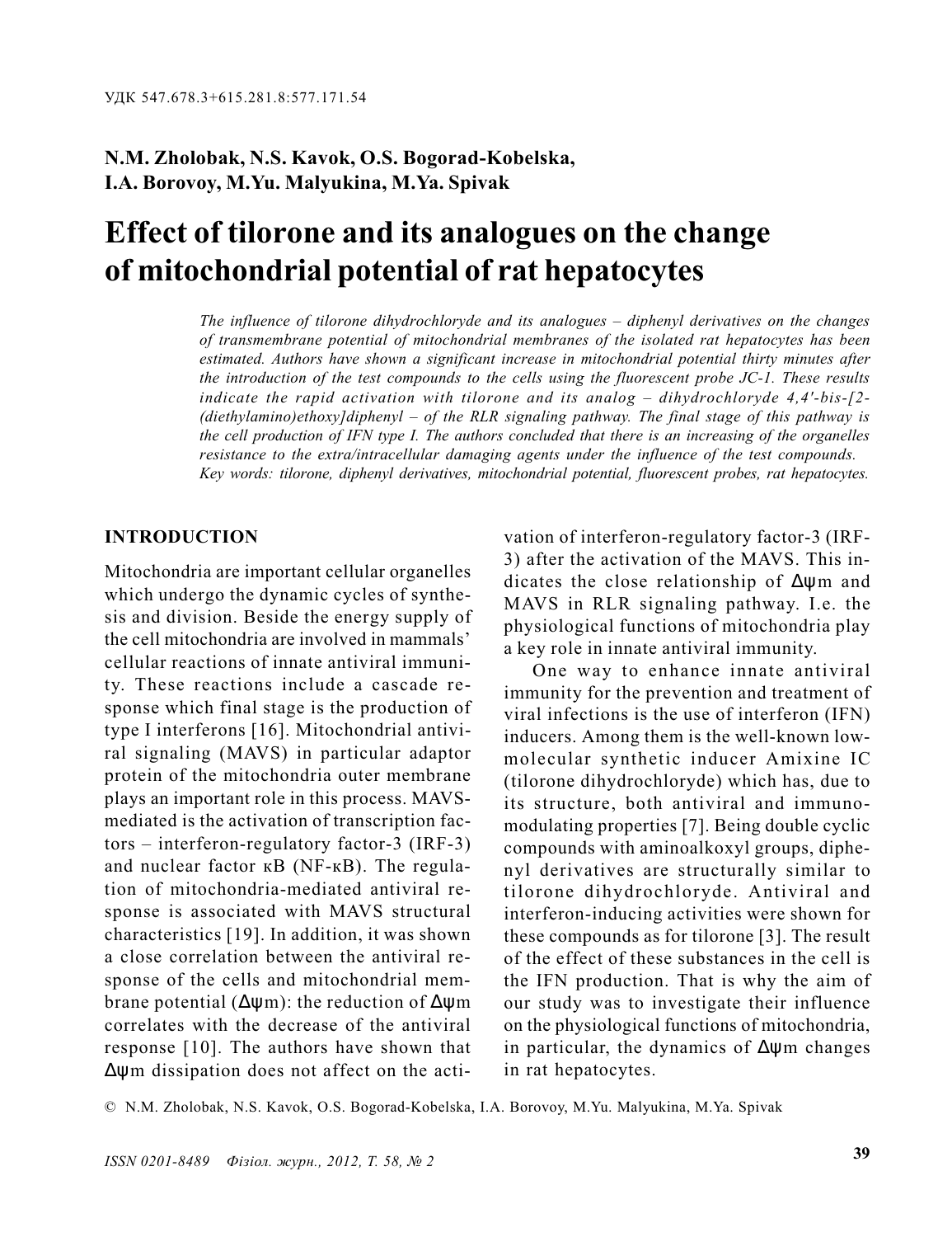## METHODS

In our experiments we used dihydrochloryde 2,7-bis-[2-(diethylamino)ethoxy]fluoren-9-one (tilorone dihydrochloryde, drug Amixine IC) [2] and its analogues  $-$  dihydrochloryde 4,4'bis-[2-(diethylamino)ethoxy]diphenyl (compound 1) and dihydrochloryde 2-metoksycarbonil-4-4'-bis-[2-(diethylamino) ethoxy] diphenyl (compound 2) [9] (kindly provided for research by Dr. S.A. Lyakhov, O.V. Bogatsky Physico-Chemical Institute of National Academy of Sciences of Ukraine), Table 1. To prepare basic solution, the specified compounds are dissolved in distilled water to a concentration of 1,0 mg/ml.

Isolated liver hepatocytes of 3 month old white male Wistar population rats were used in the work. The cells were isolated by non-enzyme method using the perfusion medium, containing 2 mM EDTA [8]. The cell viability was assessed on the staining with trypan blue. Viability of freshly isolated hepatocytes made about 90%.

Mitochondrial membrane potential (∆ψm) of single cells was assessed by the accumulation JC-1 fluorescent probe aggregates within cells by quantitative microfluorimetry [5]. JC-1 (5,5',6,6'-tetrachlor-1,1',3,3'-tetraethylbenzimidazolyl carbocyanine iodide) was synthesized in the Laboratory of Nanodisperse

Materials of the Institute for Scintillation Materials of the National Academy of Sciences of Ukraine (Kharkov) by standard methods [6]. JC-1 has two band fluorescence with maxima at 510 nm (monomeric form) and 585 nm (J-aggregates). Initial solution (1 mM) of the studied probe in DMSO was diluted directly prior to the experiment up to the concentration required. The cells  $(5.10^5 \text{ cells})$ ml) were incubated with the probe JC-1 (10<sup>-6</sup>) M) in Eagle's medium with 10% fetal calf serum (BioloT, Russia) at  $22^{\circ}$ C during 60 min (incubation media produced by Institute of Poliomyelitis and Virus Encephalitis of Russian Academy of Medical Sciences). The experimental compounds were added in a concentration of 0,01 mg/ml of the cell suspension and incubated for 30 and 120 min.

Luminescent objects were examined and imaged by means of luminescent microscope Olympus IX71 and digital camera Olympus C-5060 (Japan). The luminescence spectra of single hepatocytes stained by the probe were recorded with a spectrometer USB4000 (Ocean Optics, USA).

The results were statistically processed by means of software Statistika v. 5.0 (StatSoft, USA) and Origin 6.1 (Origin Lab Corporation, USA) using the Student's t-criterion. The results significantly differed in statistics at  $P < 0.05$ .

| Name of the compound                                                                                                 | The structural formula            |
|----------------------------------------------------------------------------------------------------------------------|-----------------------------------|
| dihydrochloryde 2,7-bis-[2-<br>(diethylamino)ethoxy]fluoren-9-<br>one (tilorone dihydrochloryde,<br>drug Amixine IC) | $H_3C$                            |
| dihydrochloryde 4,4'-bis-[2-<br>(diethylamino) ethoxy] diphenyl<br>(compound 1)                                      | $\operatorname{Cl}^-$<br>$H_3C_1$ |
| dihydrochloryde 2-<br>metoksycarbonil-4-4'-bis-[2-<br>(diethylamino) ethoxy] diphenyl<br>(compound 2)                | CH <sub>3</sub><br>C1<br>$H_3C$   |

The structural formulas of the experimental compounds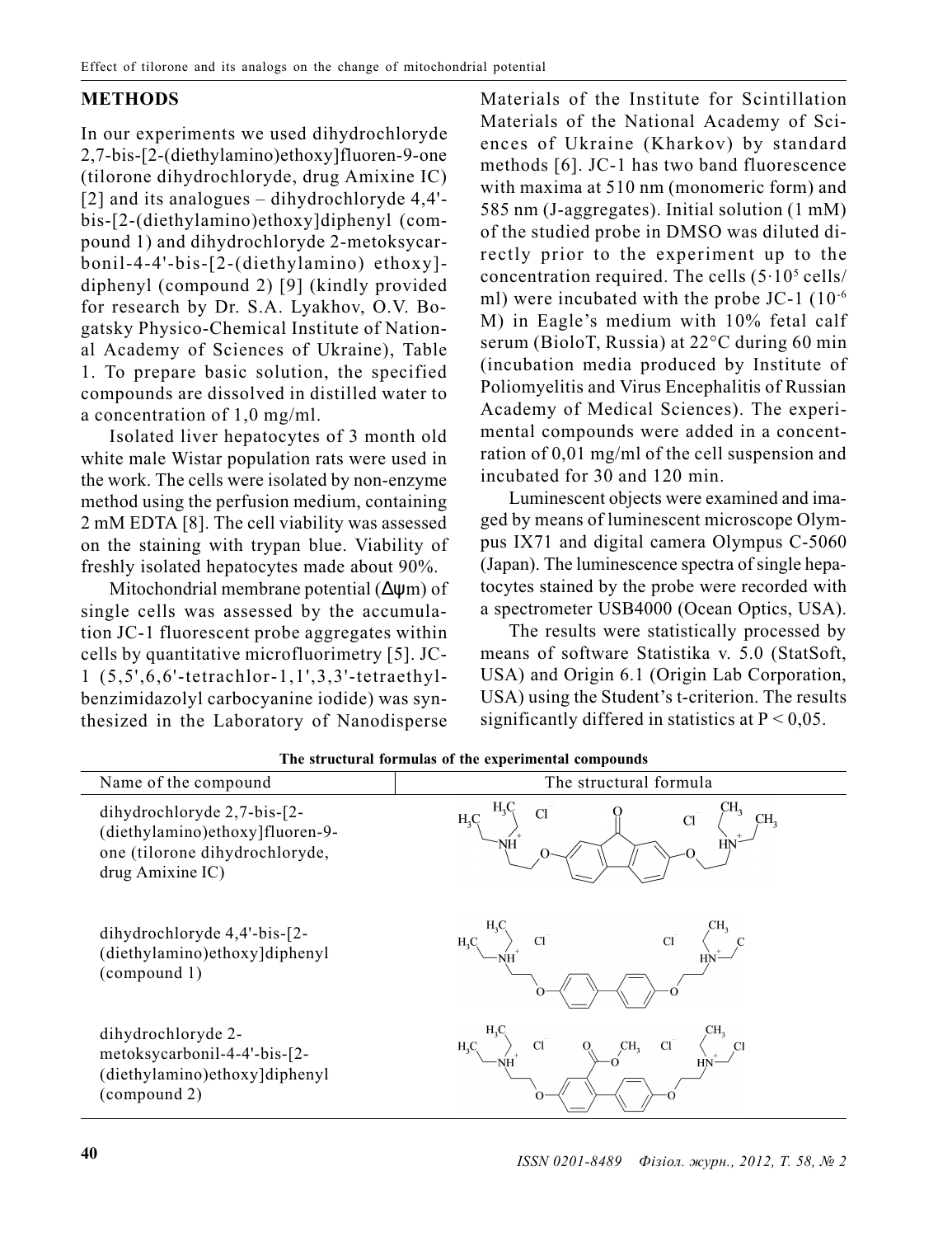#### RESULTS AND DISCUSSION

Fluorescent microscopy allows us to study mitochondrial function at the level of single cells. This is important in the study of subtle mechanisms which determine individual characteristics of cellular reaction to regulatory effects [14]. The accumulation of the fluorescent probe JC-1 in the mitochondria leads to the formation of J-aggregates depending on the value of ∆ψm. This process is accompanied by a shift of the fluorescence emission from green color which inherent to monomers to red color which inherent to J-aggregates [15]. JC-1 allows us to study the local changes in the value of ∆ψm and to visualize mitochondria with high and low membrane potential, unlike other dyes [17]. In studies using JC-1 probe for the characterization of mitochondrial processes are often used both the fluorescence intensity of the monomers and of the J-aggregates, as well as their ratio. However, some researchers believe that the fluorescence intensity of the J-aggregates is more accurate and adequate criterion for assessing ∆ψm [11, 12]. Earlier we showed in isolated rat hepatocytes the applicability of this approach to assess mitochondrial function in intact cells and at various regulatory agents' influences [1, 5].

The results of investigation of the tilorone and its analogs - diphenyl derivatives influence on the fluorescence intensity of J-aggregates in mitochondria within 30 min after the exposure with the rat hepatocytes are shown in Figure 1. Significant increase in the fluorescence intensity of J-aggregates is influenced by tilorone and compound 1 which indicates an increase in ∆ψm. The observed effect varies in the severity degree which indicates the sensitivity of this system in the differential assessment of the effects of regulatory compounds. Thus, it was shown that the most significant changes in the value of ∆ψm occurred under the influence of tilorone (145  $\pm$  13% compared to the control). The fluorescence intensity of J-aggregates also increased under the influence of compound 1 and amounted after 30 min incubation  $131 \pm 10\%$  compared to the control. The effect of compound 2 was not expressed (113  $\pm$ 13% compared with the control cells). Subsequent incubation of the cells (up to 120 min) have not allowed to reveal a significant differences in the influence of the experimental substances on the value of ∆ψm compared to the control. These data indicate that tilorone and its analogue  $-\text{compound } 1 - \text{demonstrate}$ the stimulating effect on the mitochondrial activity in isolated rat hepatocytes.

It is known that high membrane potential in intact mitochondria prevents the protons transport from crossing the inner membrane which is associated with the work of the respiratory chain; providing thus a low rate of mitochondria respiration. The increase in



Effect of tilorone and its analogues on the fluorescence of the J-aggregates in rat hepatocytes. Note:  $* - P < 0.05$  relative to the control.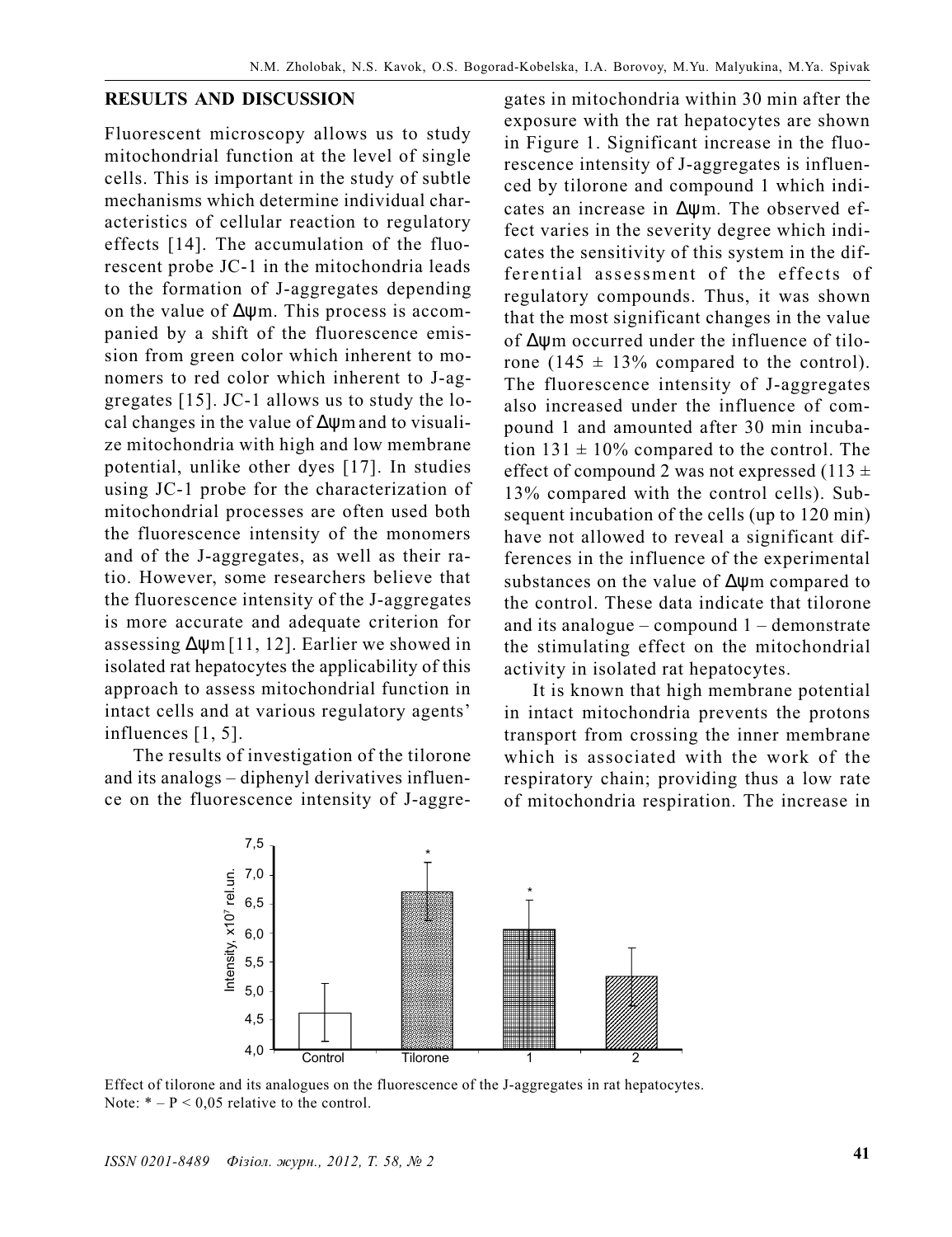the rate of respiration is due to the leakage of ions through the membrane when organelles are damaged because of hypoxia or lipid peroxidation and is accompanied by a decrease in membrane potential [4]. The discovered fact of the increase of the value of ∆ψm after the exposure with tilorone and compound 1 indicates that these compounds increase the membrane potential of mitochondria and may increase their resistance to the damaging agents of extra/intracellular microenvironment.

The change in mitochondrial membrane potential ∆ψm after the 30 min exposure of the cells with the test compounds may be considered in the context of well-known fact of the direct relation of the innate antiviral response severity on the value of mitochondrial potential ∆ψm which starts RLR signaling pathway (MAVS-mediated activation of IRF- $3$ , NF- $\kappa$ B) which ends with production of type I IFN [10, 16, 19]. The interferon-inducing activity is known for tilorone [13, 18] and this activity is shown for its analogue  $-\text{compound}$ 1 [3, 9]. Based on the obtained results we can say that the experimental compounds at the thirtieth minute of exposure with the cells activate the classical pathway of interferon response that is required for recognition the RNA viruses in different cells.

The observed differences in the degree of the mitochondrial processes activation of the tested analogues of tilorone – compounds 1 and  $2 -$  can be explained by the peculiarities of the cellular reception of these compounds and by the peculiarities of the initial stages of the cell activation which requires a more detailed study.

#### Н.М. Жолобак, Н.С. Кавок, О.С Богорад-Кобельська, І.А. Боровой, М.Ю. Малюкіна, М.Я. Співак

### ВПЛИВ ТИЛОРОНУ ТА ЙОГО АНАЛОГІВ НА ЗМІНУ МІТОХОНДРІАЛЬНОГО ПОТЕНЦІАЛУ ГЕПАТОЦИТІВ ЩУРІВ

Проведено дослідження впливу тилорону дигідрохлориду та його аналогів - похідних дифенілу на зміну мембранного потенціалу мітохондрій гепатоцитів щурів. З використанням зонда ЈС-1 показано, що на 30-ту хвилину після внесення досліджуваних сполук до клітин спостерігається значне збільшення мітохондріального потенціалу. Отримані результати свідчать про швидку активацію за допомогою тилорону та його аналога - 4,4'-біс-[2-(діетиламіно) етокси]дифеніл дигідрохлориду - RLR сигнального шляху, завершальним етапом якого є продукція клітиною ІФН І типу. Зроблено висновок про збільшення резистентності органел до поза/внутрішньоклітинних пошкоджувальних агентів під впливом досліджуваних сполук.

Ключові слова: тилорон, похідні дифенілу, мітохондріальний потенціал, флуоресцентні зонди, гепатоцити щурів.

#### Н.М. Жолобак, Н.С. Кавок, Е.С Богорад-Кобельская, И.А. Боровой, М.Ю. Малюкина, М.Я. Спивак

#### ВЛИЯНИЕ ТИЛОРОНА И ЕГО АНАЛОГОВ НА ИЗМЕНЕНИЕ МИТОХОНЛРИАЛЬНОГО ПОТЕНЦИАЛА ГЕПАТОЦИТОВ КРЫС

Проведено исследование влияния тилорона дигидрохлорида и его аналогов - производных дифенила на изменение мембранного потенциала митохондрий гепатоцитов крыс. При помощи зонда JC-1 показано, что на 30-ю минуту после внесения исследуемых соединений к клеткам наблюдается значительное увеличение митохондриального потенциала. Полученные результаты свидетельствуют о быстрой активации при помощи тилорона и его аналога -4,4'-бис-[2-(диэтиламино)этокси]дифенил дигидрохлорида - RLR сигнального пути, завершающим этапом которого является продукция клеткой ИФН I типа. Авторы пришли к выводу об увеличении резистентности органелл к вне/ внутриклеточным повреждающим агентам под действием исследуемых соединений.

Ключевые слова: тилорон, производные дифенила, митохондриальный потенциал, флуоресцентные зонды, гепатоциты крыс.

#### **REFERENCES**

- 1. Averchenko E.A., Kavok N.S., Stepanenko A.M., Borovoy I.A., Malyukina M.Yu. Assessment of mitochondrial potential of isolated hepatocytes when the oxidative status changes  $//$  Biophys. Herald.  $-2009$ .  $22$ ,  $N<sub>2</sub>1$ . - P. 49-56.
- 2. Bogatsky O.V., Gren A.I., Litvinova L.O., Lempart G.V. Synthesis of 2,7-bis-[2-(diethylamino) ethoxy] fluoren-9-on // Extras. AS URSR. Ser. B.  $-1976. - N27. P. 610 - 612.$
- 3. Bogorad-Kobelska O.S., Zholobak N.M., Dolga O.V., Maltzev G.V., Lyakhov S.A., Andronati S.A., Spivak M.Ya. Diphenyl derivatives: cytotoxicity, antiviral and IFN-inducing activities in vitro  $//$  Int. J. Biomed.  $2011. - 1$ ,  $N_2$  3. - P. 153-157.